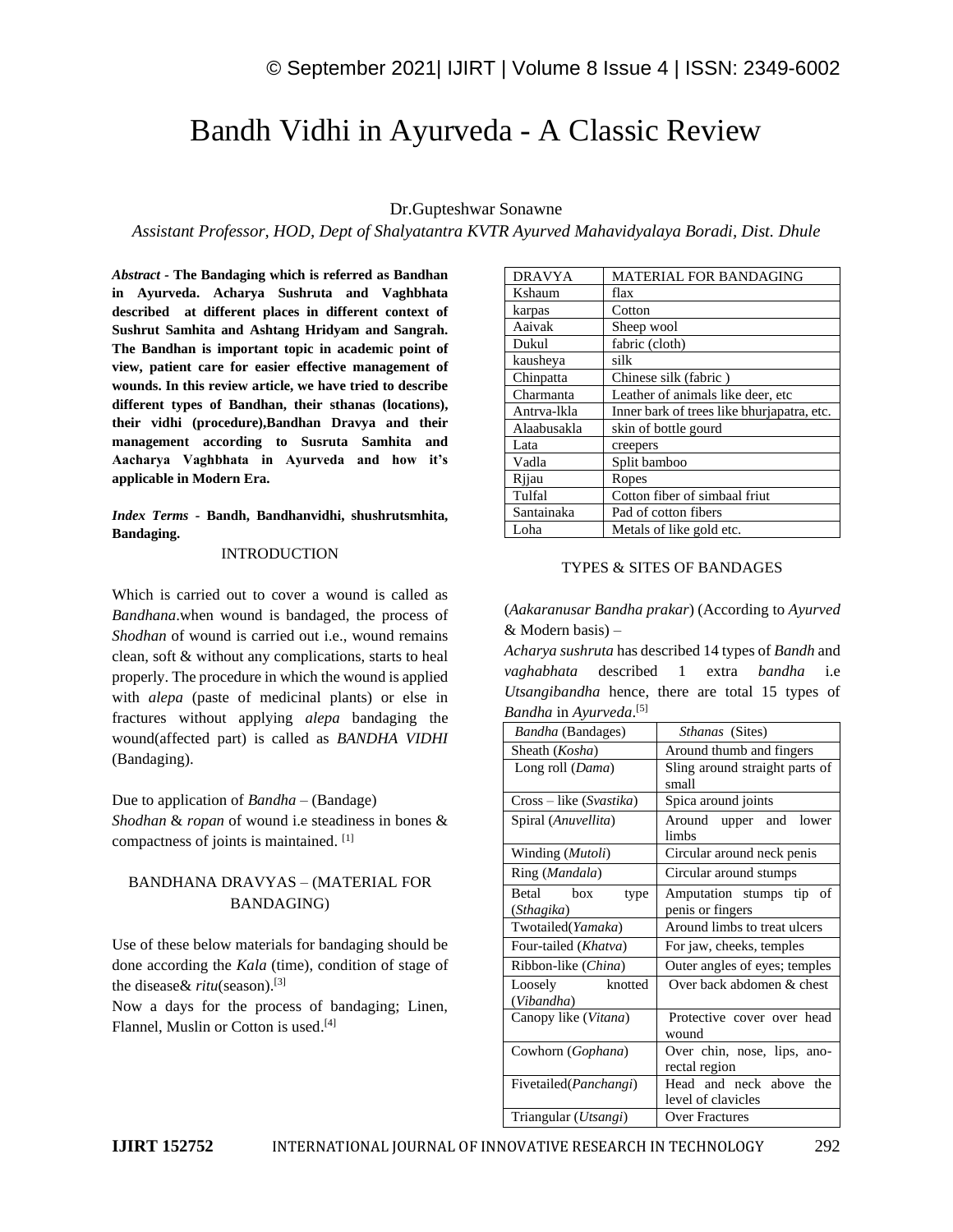# *Sthanaanusar Bandh Prakar –*

(On the basis of the site of wound the bandaging method is of three types) $[7,12]$ 

| Sr. | <b>Bandh</b>      | <i>Sthan</i> (Sites)            |
|-----|-------------------|---------------------------------|
| No  | (Bandages)        |                                 |
| 1.  | Gaadh(Tight       | Buttocks, abdomen, axillary     |
|     | bandage)          | inguinal<br>region,<br>region.  |
|     |                   | thighs & head.                  |
|     | Sama bandh (in    | Extremities, mouth, ears, throa |
|     | between loose &   | t, penis, scrotum,              |
|     | tight bandage)    | back,flanks,abdomen<br>and      |
|     |                   | chest.                          |
| 3.  | Shithila<br>bandh | Eyes & Joints.                  |
|     | (loose bandage)   |                                 |

# BANDHAN VIDHI (PROCEDURE OF BANDAGING with modern corelation )

- [1] Kosha bandha (sheath of sleeve bandage, Fingar Bandage) – It is clear from the word "kosha" that the shape of the Bandage is in such way that the distal part of fingers or any peripheral part can be kept in it. It is prepared from leather  $\&$  it is same as that of the cover of the sword. It is kept or worn on fingers & then tied with thread.Now a days this type of Bandh is known as finger bandage in modern, which is used/applied over palm fractures injuries. [5,17]
- [2] Dama bandh (four tailed bandage, Sling Bandage) - Use of this type of bandage is done in such parts of body where bandaging is unable to be done. In middle of this bandage there is a wide cloth & to the four corners of this cloth long bandage are present. The wide cloth is on the wounded part & the four long bandages are whirled across the body part & then tied to the bandage present in front or tied to the opposite long bandages. Now this bandha is known as Tailed Bandage . [5]
- [3] Swastika bandh ( cross or figure of eight bandage, Spica bandage) from the name of the bandage is clear that the shape of it is like the Swastika i.e symbol of Hindu religion or the English numerical (8).Now this bandh is known as figure of 8 bandage. Bandage is turned round the limb spirally upward & downward in the manner of figure of 8 continues above & below in a circular turn. This bandage is used for joints. [5,17]
- [4] Anuvellita bandh (spiral bandage )-This bandage is done like a creeper which grows around the all

four sides of the branches. This type of bandage is tied around the peripheral body parts according to their diameter & then it is tied around in a such a manner that the new whirl cover half of portion of previous whirl of bandage. It is described that initiation of this type of bandaging should be done from the part having lesser width then gradually reaching upto the part having more width & then tied properly. In modern this type of bandh is known as spiral bandage which is mostly used in limb. [4,5]

- [5] Mutoli bandh (Winding bandage) It is a loosely woven bandage (like net ) & tied loosely accordingly. During using this bandage the netted part is kept on the affected part & the two long bandage attached to it are tied with each other. In this way the part gets support & the bandage is not pressurized. With this bandage, patient can easily urinate or defecate.
- [6] Mandal bandh (Circular bandage, Abdominal binders) –The shape of this bandage is circular. This bandage is tied on buttocks, abdominal region, back region & axillary region. During tying the bandage, it is whirled in circular manner only. Acc. To modern this type of bandha mostly used in head. Its know as circular bandage. [4,5]
- [7] Sthagika bandha(Stump bandage) The shape of this bandage is like Sthagikakar i.e. half portion is having more width or broad surface & other portion is having narrower surface ( lesser width). It is used on the terminal parts of fingers, toes  $\&$ penis. It is also an alternative of kosha bandh i.e Finger bandage.
- [8] Yamaka bandha (bandage for two wounds ) i.e. Twin bandage-When two wound are situated at a small distance from each other then one wound is bandaged & without tying the knot other wound is also bandaged. Then, when the second wound is bandaged properly knot is tied. In this way, by one bandage only two wounds are bandaged which are situated near , this method is yamaka bandhan.
- [9] Khatva bandha (four tailed bandaged)- It's "Chtushpad ",as it has a wide cloth in middle with four long strips of bandage one present in each corner. It is same like dama bandha but used in smaller regions (parts of body).
- [10] China bandh (many tailed bandage for eye)-This bandage is made from the soft cloth imported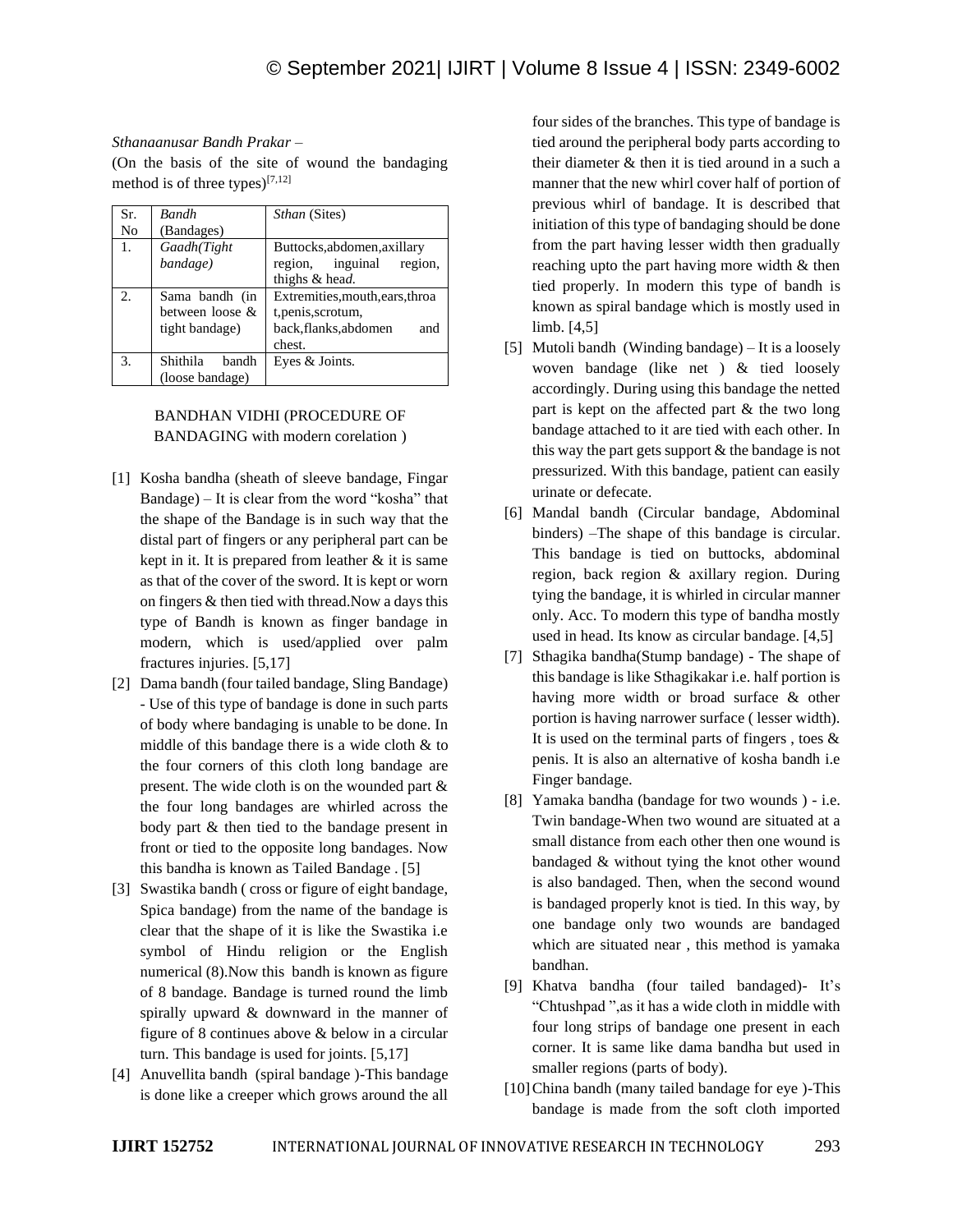from china. The shape of this bandage is same like that of Vitana bandh as this use only on eyes. Hence a round piece or a piece of cloth having the width as much as it can covers eyes is taken & long bandages are attached to it, this bandages are tied behind the head. Acc. to modern this is eye bandage & its applied afer eye surgery like cataract etc. [5,17]

- [11]Gophana bandha (T bandage )-The specific difference is that the middle piece of the cloth is having certain depth so that body part can be kept in it. Use of this bandage in chin, nose, lips, shoulder & pubic region bandaging. It is also used for bandaging of scrotum region. According to the site, the center part or piece of clot is taken smaller or bigger in size. Now this bandh is known as 'T' bandage. It is mainly consist of 1 horizontal limb & 2 vertical limbs & applied over perianal & perineal region same as shushruta.
- [12]Vitana bandha (cephalic bandage, Head Bandage)-This bandha is tied on head & the cloth to be used should be having the width that can cover the head from all sides. Due to covering the head from all sides it is called vitana Bandh as it looks like cape. When the cloth is having four sides then the two ends should be tied on forehead & other two ends should be tied behind the head. When there is triangular bandage, the broad part is kept on the forehead  $\&$  the two opposite ends are taken. Behind the head passing through temporal region the third end is placed below the knot then the third point is taken over the knot  $\&$ tied with safety pin. Now this bandh is known as Head bandage procedure is same as sushruta. It is used in after suture wound of the scalp, after neurological operations.
- [13] Vibandha bandha ( many tailed bandage )-In this type, the center piece of cloth is four sided & at two end of this there in presence of 6 to 8 long strips of bandages. From these 5 strips are present upper, lower & horizontal direction & then the two strips present on other two corners are tied behind the neck.
- [14]Panchangi bandha (Bandage with five extremities) - In this the long bandage strips present on all four sides with one extra bandage strip present on one corner. Hence due to presence of five strip bandages it is called as Panchangi bandh. [2,5]

[15]Utsanga bandha (sling bandage) Due to the fracture, the bandage which gives support to the slinging body part is called as Utsangi bandh. Now a days this type of bandh use for triangular bandage. Two ends of this of triangular bandage are tied together & placed behind the neck. Then hand is placed in the broad piece of cloth & the third end is whirl around elbow joint & brought in front from behind the hand & then it is tied with safety pin to the main strip of bandage.[2,4

# USE OF BANDAGING MATERIAL ACCORDING TO CONDITION

#### KKALANUSAAR- [15]

Paittika wound, in sharad & grishma rutu bandaging should be done twice a day.

In rakta dushita wound, also bandaging should be done same as that in paittika wound i.e. twice a day.

In shleshmika wound, in the hemant as well as vasant rutu bandage should be changed after 3 days.

In this way, a physician should think about the bandaging method.

# EQUIPMENT'S USEFUL FOR BANDAGING OF WOUND- [11,13]

#### 1]kavalika ( Cotton-pad) –

To protect the wound from external injuries, a soft cloth tied by keeping two or four layers on the wound it is called as kavalika. Acharya Sushruta explained usage of thick, dense cotton pad on a wound. Now-adays instead of kavalika, cotton is used.

2]Vikeshika – (medicine impregnated pad).

Medicated gauze piece. Cloth or piece of sutra, etc on which kalka, ghruta, madhu, etc. Medicines are applied & kept on wound is called as vikeshika.By keeping vikeshika on the wound, the wound having putimansa, nadivrana & pus formation internally, heals quickly & makes the wound clean. Now-a-days also medicine is applied on gauze & packing is done in sinus cavity.

3]Pichu (Cotton Swab)-

It is quite similar to but it is mode of thick material. This is used in Surgical procedures for antiseptic cleaning and in Vranchikitsa it's used for the lepana on yoni, guda, karna, etc. By applying medicated taila or ghruta on it.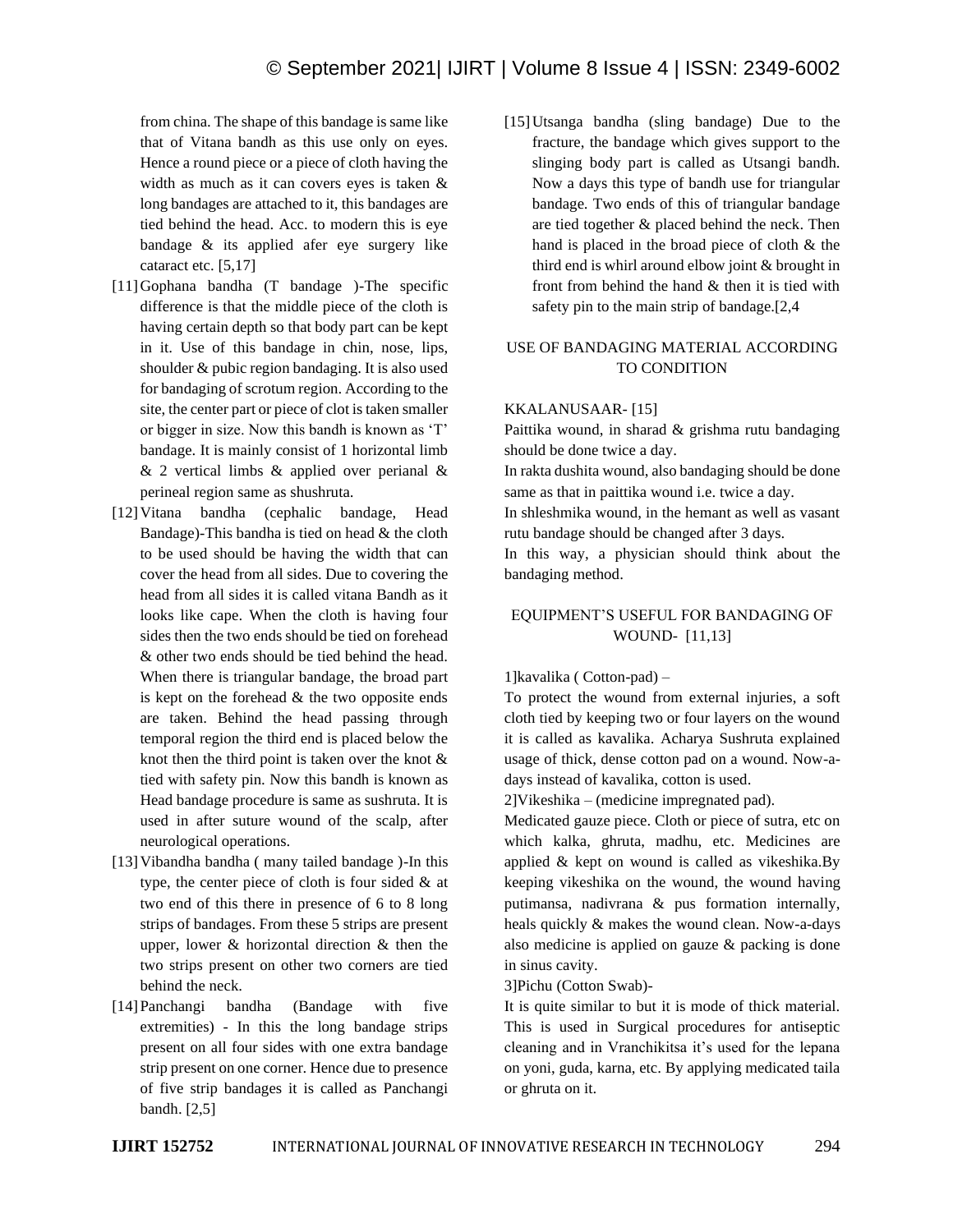4] Ploot (Swab or Gauze pack)-

A piece of cloth which is used with water or kashaya to clean the wound is called as ploot. It's also used in preoperative procedure for skin painting.

## INDICATION

Churnita (fracture causing small pieces.)

Manthit ( Dislocate)

Bhagna (Fracture of bone)

Vishlishtah (joints are affected)

Atipatiam (Hanging or suspended from its site.)

Asthichhinna

Snaayuchhinna

Sirachhinna

Due to bandaging the patient gets sound sleep, walks, comfortably lies down, sits & rapid healing of wound. [14]

# CONTRA-INDICATIONS

Pittaraktadushti

Abhighatvishnimitta – With presence of- Shoaf (oedema)

Dah(burning sensatoin),Pak, laailamaa, taod, vednaa(pain), etc. When the wound occurs due to alkali or burning due to the fire, causes wasting of muscle tissues hence bandage should not be applied.

In kushtha patients - Persons burned with fire, Person having Diabetes & in rat poisoning cases,Bandage should not be applied on wound & also in karnika, toxic wound & mamsapaka & gudapaka. [14]

# **CONCLUSION**

This review study, we can be concluded that Acharyas description about Bandha (Bandaging of wound)In detail. This description clearly suggests that they have understood this clearly and therefore were able to treat this condition properly .It is easy to Learn and apply the principle of Bandhana In the management of wounds. And the Acharyas description about bandhan is fallow in today's practice also. The above article similarities and differences between Traditional Indian method and Modern method of bandaging and we can say that surgeon in traditional Indian medicine was well evolved and widely employed with desired results. The concepts, theories, and techniques practiced several thousand years ago hold true even in today's practice.

# **REFERENCES**

- [1] Kawiraj Ambikadutta Shastri, 2006, Susruta samhita, Sutrasthana, [18/3], Chaukhamba Sanskrit Sansthan, Varanasi.
- [2] Vd.P. G. Aathvale, 1998,Dushtarth Ashtang Sangrah, Pratham khand, Sutrathasn,[38/36], Dushtarthmla prakashan, Nagpur.
- [3] Kawiraj Ambikadutta Shastri, 2006, Susruta samhita, Sutrasthana, [18/16] Chaukhamba Sanskrit Sansthan, Varanasi.
- [4] Vd.Aanantkunar Shekokar, Edition 2014,textbook of Shalya tantra part 1st, chapter [12]
- [5] Kawiraj Ambikadutta Shastri, 2006, Susruta samhita,Sutrasthana,[18/17] Chaukhamba Sanskrit Sansthan, Varanasi.
- [6] Achrya Priyavat Sharma, 2009, Dalhanachrya, Susruta samhita, Sutrathasn, [18/19-20] , Chaukhamba orientalia, Varanasi.
- [7] Vd.P. G. Aathvale, 1998,Dushtarth Ashtang Sangrah, Pratham khand, Sutrathasn,[38/37-39] Dushtarthmla prakashan, Nagpur.
- [8] Kawiraj Ambikadutta Shastri, 2006, Susruta samhita, Sutrasthana, [18/18], Chaukhamba Sanskrit Sansthan, Varanasi.
- [9] Achrya Priyavat Sharma, 2009, Dalhanachrya, Susruta samhita, Sutrathasn, [18/22] Chaukhamba orientalia, Varanasi.
- [10]Vd.P. G. Aathvale, 1998,Dushtarth Ashtang Sangrah, Pratham khand, Sutrathasn,[38/42-45], Dushtarthmla prakashan, Nagpur.
- [11]Kawiraj Ambikadutta Shastri, 2006, Susruta samhita, Sutrasthana, [18/19,20] Chaukhamba Sanskrit Sansthan, Varanasi.
- [12]Vd.P. G. Aathvale, 1998,Dushtarth Ashtang Sangrah, Pratham khand, Sutrathasn,[38/48-50], Dushtarthmla prakashan, Nagpur.
- [13]Kawiraj Ambikadutta Shastri, 2006, Susruta samhita, Sutrasthana, [18/22] Chaukhamba Sanskrit Sansthan, Varanasi.
- [14]Kawiraj Ambikadutta Shastri, 2006, Susruta samhita, Sutrasthana, [18/30-34], Chaukhamba Sanskrit Sansthan, Varanasi.
- [15]Aacharya Priyavat Sharma,2016, vd. Vijay Shankar Kale, Charak Samhita Chikitsasthanam [25/96] ,Chaukhamba Sanskrit Sansthan, Delhi.